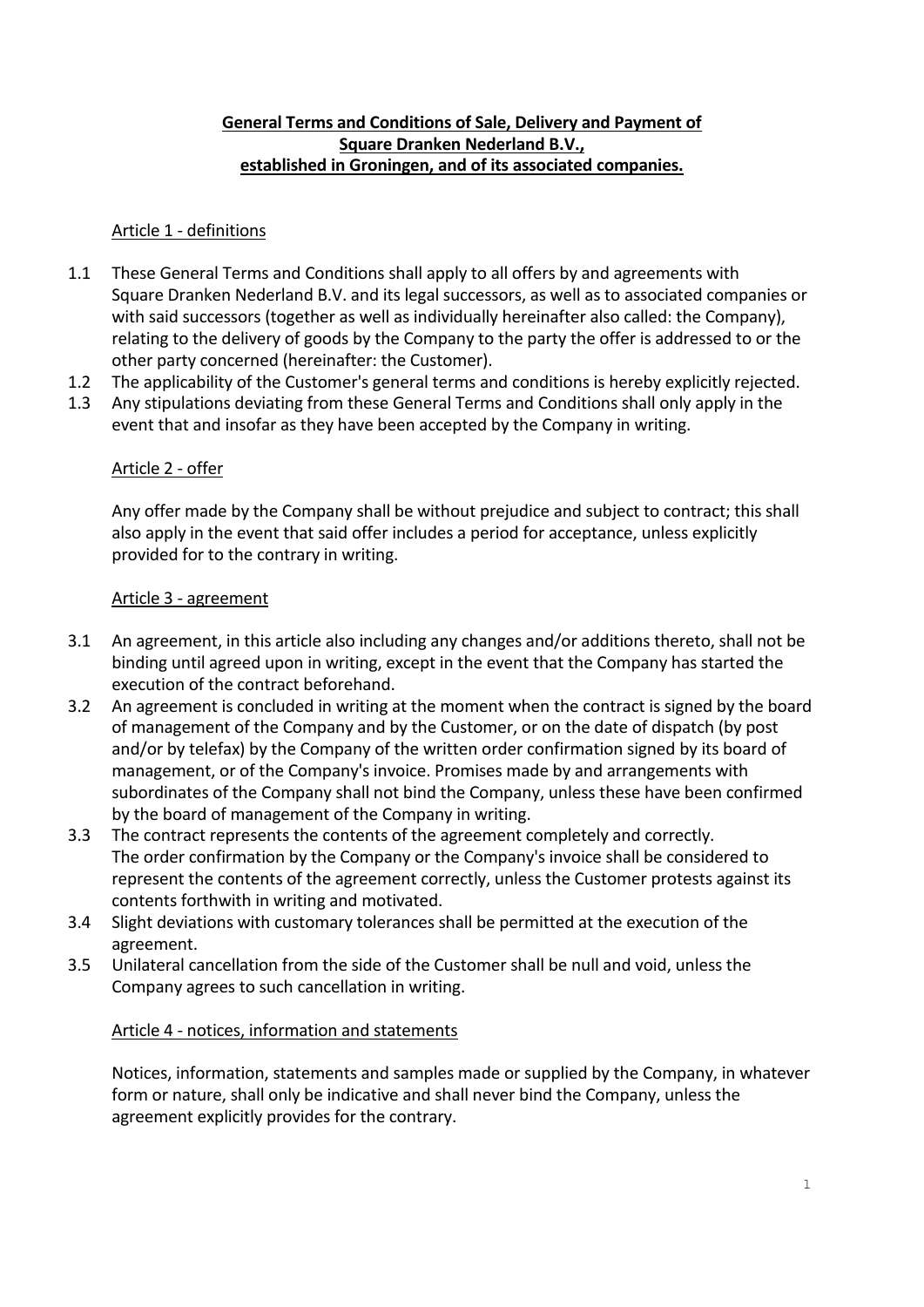# Article 5 - confidentiality

The Customer shall observe confidentiality towards any third party in the broadest sense of the word regarding any and all business information relating to the Company, which has been brought or come to his knowledge by the Company and/or within the framework of the offer or the agreement.

# Article 6 - prices

- 6.1 The prices stated and/or agreed upon by the Company shall be exclusive of taxes including Value Added Tax ("B.T.W.") - and levies, and shall be based on the Terms and Conditions (of delivery) as mentioned in the following articles.
- 6.2 In the event no Value Added Tax ("B.T.W.") or other taxes or levies are due because the goods are destined for delivery within the European market, those taxes shall nevertheless be charged, but shall be credited if the Customer proves that a delivery as referred to in this paragraph has indeed taken place.
- 6.3 Insofar as the stated and/or agreed prices are based on the weight of the goods, this weight shall be determined by the weighing carried out by the Company before the delivery, using calibrated weighing apparatus. The Customer shall have the right to be present at said weighing, provided the delivery shall not be delayed because of this. The Customer shall take the initiative thereto himself in good time.
- 6.4 The Company shall have the right to increase the stated and/or agreed prices in the event of an increase in prices of goods, raw materials or parts to be obtained from third parties, wages, national insurance contributions, freight, insurance premiums or other cost price factors (including changes in foreign exchange) and charges (including import and transit duties). In the event that a price increase takes place within three months after the conclusion of the agreement, the Customer who is also a consumer shall be entitled to dissolve the agreement.
- 6.5 In the event that the stated and/or agreed prices are (also) based on restitutions of levies and/or on subsidies, whereas these are not obtained for whatever reason, the Company is entitled to adjust the prices accordingly.

# Article 7 - delivery – delivery period – delivery time

- 7.1 Unless explicitly agreed upon otherwise, the delivery shall be made "Ex Works" (EXW) from the premises of the Company. The interpretation of the terms and conditions of delivery shall be determined by the most recent edition at the time of conclusion of the agreement of the Incoterms, as issued by the International Chamber of Commerce.
- 7.2 The delivery period shall commence at the latest on:
	- the date of conclusion of the agreement;
		- the date at which the Company has at its disposal all the documents, information, permits, exemptions, approvals, allocations, etc, needed for the delivery of the goods;
		- the date of receipt of a prepayment by the Company and/or the date of provision of a security the Company is entitled to in accordance with the agreement.
- 7.3 The delivery period shall be based on the circumstances applicable at the time of conclusion of the agreement and on the timely delivery of the materials and goods ordered by the Company for the execution of the agreement. In the event that any delay arises as a result of changes in these circumstances or because the materials and/or goods timely ordered for the execution of the agreement have not been delivered in time, the delivery period shall be extended to such a degree as is reasonable, taking all circumstances into consideration.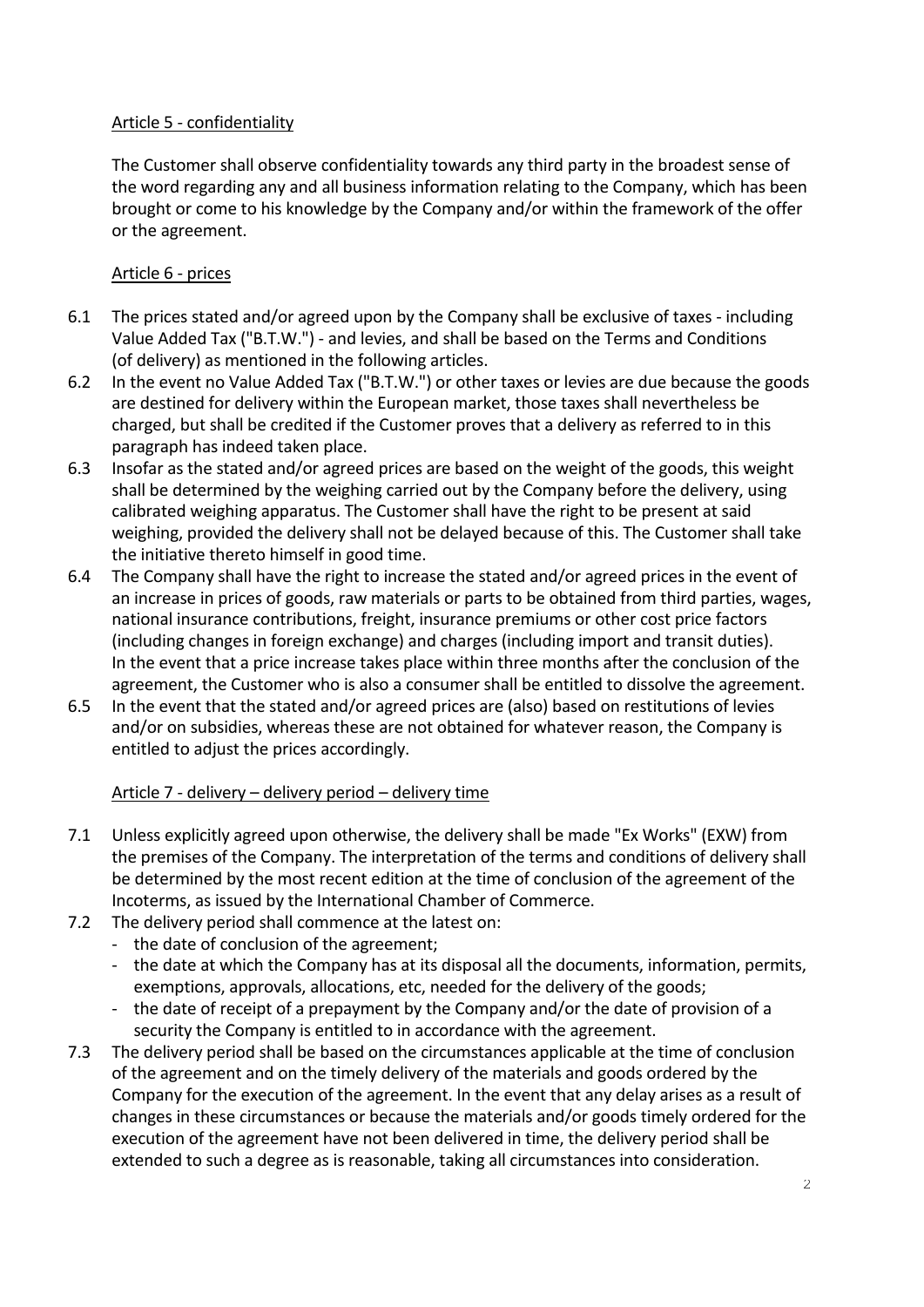- 7.4 The delivery date of the goods shall be the moment in time when the goods, with the exception of unimportant parts, are ready for shipment, and the Company has informed the Customer thereof, or the time when the goods have left the premises of the Company to be forwarded to the Customer.
- 7.5 The Company shall be entitled at all times to make partial deliveries, unless explicitly agreed upon otherwise.
- 7.6 The delivery date shall not be considered to be a firm date, unless explicitly agreed upon otherwise. In the event of attributable exceeding of the delivery date, a notice of default shall always be required. The Customer cannot derive any rights from attributable exceeding of the delivery date insofar as a term of three (3) months is not exceeded.
- 7.7 In the event that the Company is in default with regard to the delivery date, the Customer shall only have the right to dissolve the agreement. In that case prepaid amounts shall be refunded, without any compensation for interest, however.

### Article 8 - transportation

- 8.1 In all cases and irrespective of the agreed terms and conditions of delivery, the Company shall be entitled to have the goods transported, unloading inclusive, at the expense and risk of the Customer, in a manner to be determined by the Company and using means of transportation at the Company's option.
- 8.2 The Company shall not be responsible for (the use by the Customer of) any documents (provided by the Company) for the transportation of the goods to the place of destination.
- 8.3 At the first request of the Company, the Customer shall provide all necessary securities for the documents needed to transport the goods to the place of destination.
- 8.4 In the event that circumstances beyond the control of the Company prevent the goods from being transported to or onto respectively delivered at the agreed place, or in the event that the Customer fails to take delivery of the goods, the Company shall have the right - at its option - either to take the products back or to store the goods (or have them stored) at the expense and risk of the Customer. Any costs of return shipment and storage shall be payable by the Customer, while the Customer shall furthermore be obliged to fulfil his obligations to the Company as if delivery had taken place. The costs referred to here shall be determined in advance by the Company and the Customer jointly at 15 per cent at least of the agreed price, without prejudice to the right of the Company to compensation of the actual costs should these be higher.

# Article 9 - packaging

- 9.1 Packaging for single use shall not be taken back by the Company. The Company shall have the right - at its option - to take back or not take back packaging for repeated use.
- 9.2 The Company shall have the right to charge the Customer for packaging for repeated use as a separate item on the invoice, together with the delivered goods.
- 9.3 In cases referred to under paragraph 2 of this article, the Company shall send a credit invoice crediting the invoiced amount to the Customer for packaging returned to the Company at the Customer's expense upon receiving said packaging, unless the returned packaging is in a condition inferior to the one at the time of acceptance by the Customer, in which case the amount credited shall be reduced accordingly.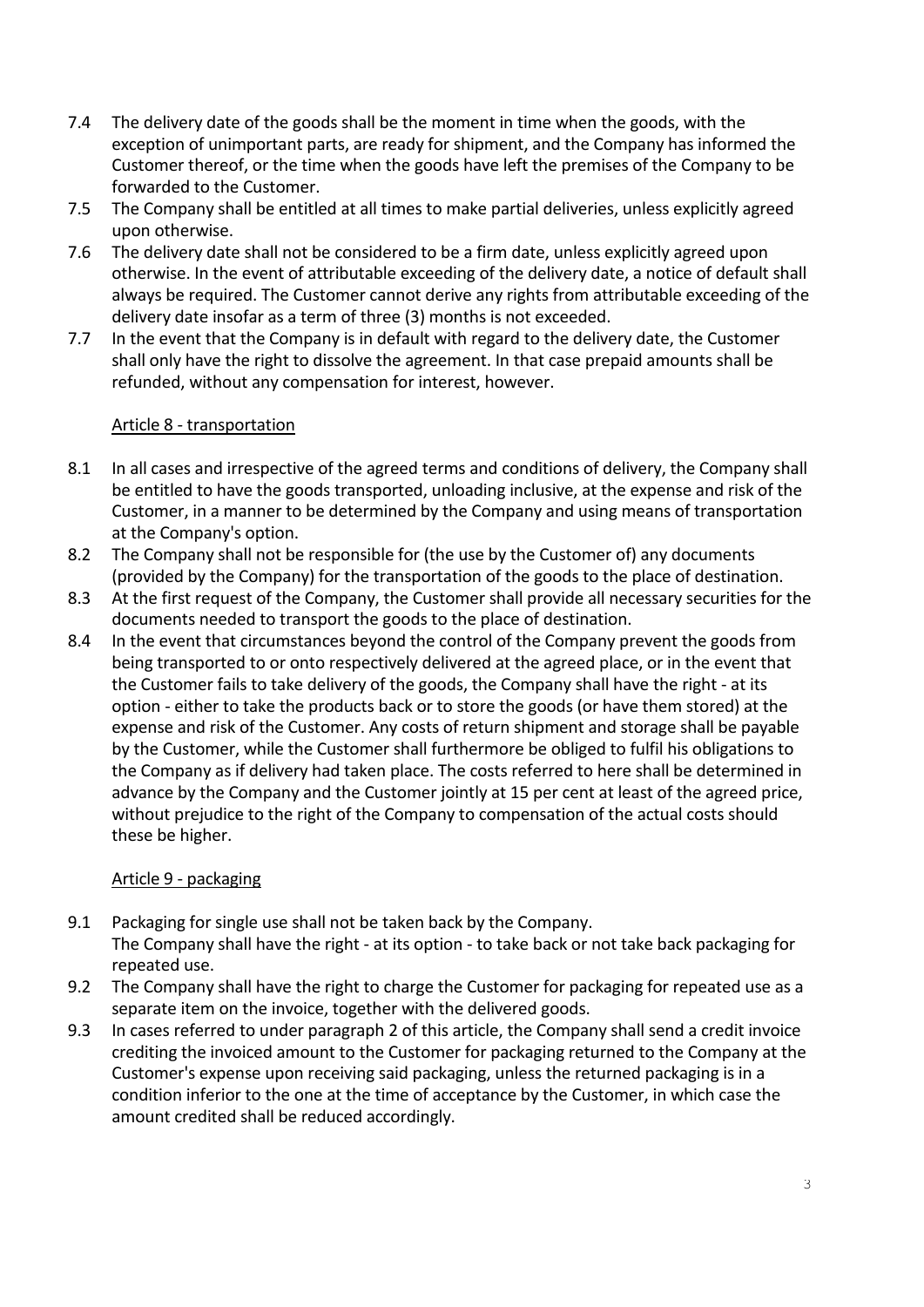- 9.4 Only upon receipt of the credit invoice shall the Customer be entitled to deduct the value of the returned packaging, to the amount credited to him, from the amount he owes the Company.
- 9.5 Damage to goods caused by destruction/damage of the packaging shall at all times be at the Customer's risk.

# Article 10 - risk and transfer of property

- 10.1 The Customer shall bear the risk of any and all direct and indirect damage that may be caused to the goods, immediately after the goods are considered as delivered.
- 10.2 The Company shall retain ownership of all delivered goods until any debts payable by the Customer with regard to goods delivered or to be delivered by the Company to the Customer under any agreement, as well as with regard to any failure in the performance of such agreements by the Customer, shall be fully satisfied.
- 10.3 The Customer is obliged to store the goods delivered under retention of title with the necessary care, and to store them as identifiable property of the Company. The Customer shall furthermore be obliged to insure the goods against damage or loss, by whatever reason, during the period of retention of title. Said insurance shall designate the Company as (co-)insured with an independent right of claim towards insurer(s), and the Customer shall make the policies of these insurances available for inspection to the Company upon request. Upon request of the Company, all claims of the Customer on the insurers pursuant to the insurances referred to above shall be assigned to the Company, or a right of pledge shall be granted to the Company.
- 10.4 The Company shall be entitled to repossess any goods delivered under retention of title that are still present at the Customer's forthwith and without prior notice of default, in the event that the Customer fails in the performance of his obligations. The Customer irrevocably authorises the Company to exercise this right to repossess insofar as is necessary.
- 10.5 In the event that and insofar as the Company has exercised its right to repossess as referred in the preceding paragraph, the agreement shall be dissolved wholly or for a proportionate part without any judicial intervention, without prejudice to the right of the Company to compensation of damage and costs. The Customer shall then be credited with the market value (which on no account can be higher than the original purchase price), reduced by the damage suffered and costs incurred by the Company.
- 10.6 The Customer, exercising his profession or business, shall be entitled, within the framework of his business operations, to sell and deliver the goods delivered to him under retention of title to third parties. In the event of such sales, the debt payable by the Customer to the Company regarding the goods resold by the Customer shall become forthwith and fully due and payable, insofar as said claim was not already due and payable.
- 10.7 The Customer shall always be obliged to inform third parties of the Company's retention of title. Furthermore, the Customer shall be obliged to inform the Company of the whereabouts of the goods and of the person or company said goods have possibly been sold to, if so required by the Company.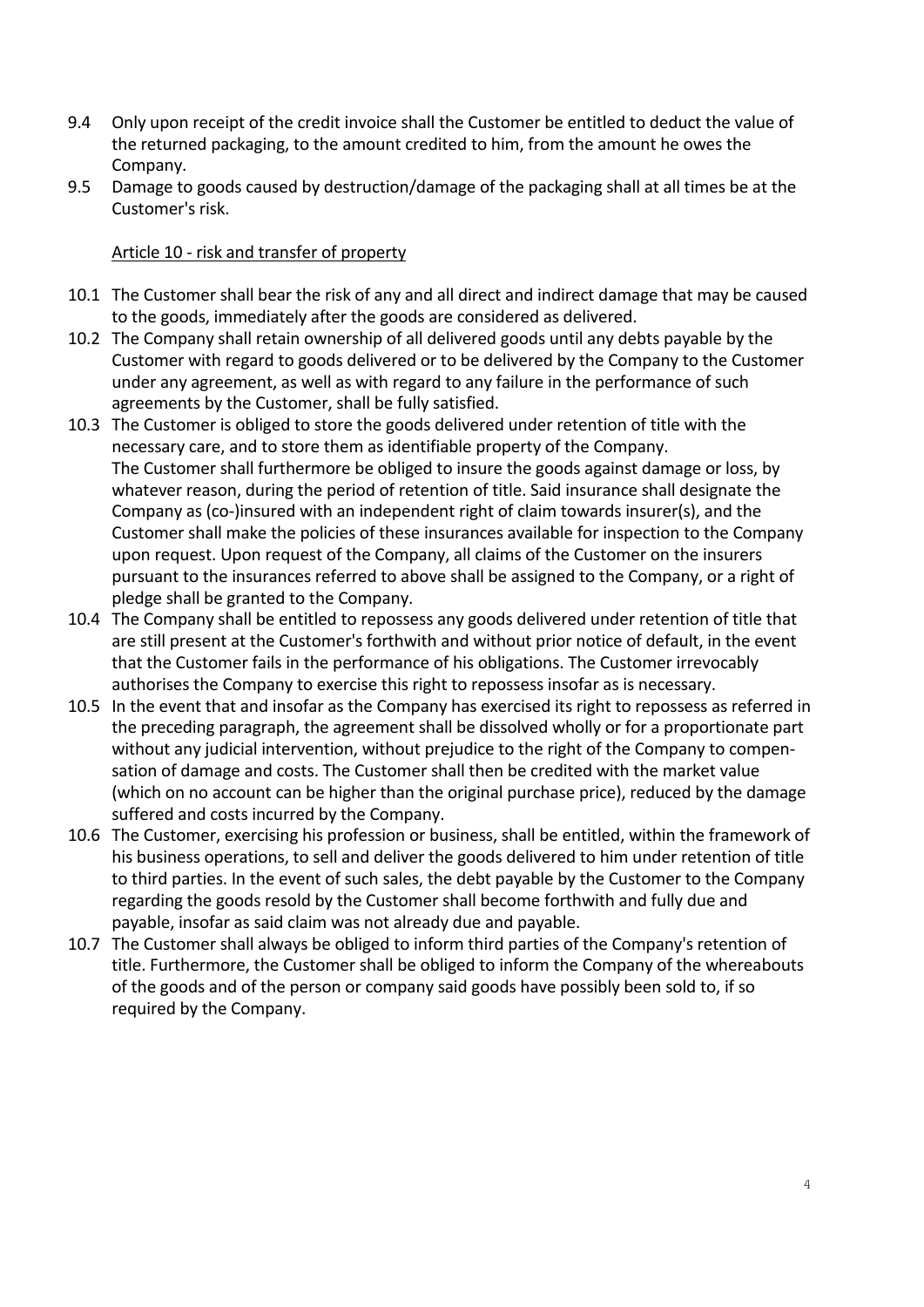# Article 11 - payment

- 11.1 Unless explicitly agreed upon otherwise in writing, payment of the agreed price shall be made at the time of formation of the agreement.
- 11.2 Any and all payments shall be made without deduction or settlement, effectively in the currency as stated on the invoice. In the event that the Customer alledges to have a claim on the Company with regard to the

performance of the agreement, he will not be discharged from his obligation to pay in the manner agreed.

11.3 In the event that the Company has a well-founded fear that the Customer will not fulfil his obligations, the Company shall at its discretion be entitled to require sufficient security from the Customer with regard to the fulfilment of the obligations to pay, before performing or continuing to do so.

The Company shall be entitled to suspend the fulfilment of its obligations until the Customer has given said security.

- 11.4 In the event that the Customer has not paid at the time or within the period of time referred to in paragraph 1 of this article, he shall be in default by operation of law and without any prior notice of default being required, and he shall owe the statutory interest on the amount due and payable from the date at which the payment should ultimately have been made, without prejudice to any other rights of the Company (explicitly including the right to compensation of loss on exchange).
- 11.5 Any costs, both in and out of court, made by the Company with regard to non-fulfilment, overdue or non-sufficient fulfilment of his obligations by the Customer, including extrajudicial collection costs and costs of legal assistance, shall be compensated by the Customer to the Company. The Company and the Customer jointly shall determine the extrajudicial collection costs in advance at 15 per cent of the principal sum due, without prejudice to the right of the Company to compensation of the actual costs should these be higher.

# Article 12 - return shipments

It shall not be permitted to return any goods delivered by the Company without the Company's prior written consent. Should any return shipments take place, then this shall at all times be done at the expense and risk of the sender.

#### Article 13 - samples

The Customer shall be entitled to ask the Company to put (a) sample(s) of the goods at his disposal before delivery. If the Customer refrains from doing so, he shall be considered to agree to the quality and condition of the goods beforehand.

#### Article 14 - complaints and guarantees

- 14.1 Complaints can only refer to quantity, weight or specification, as well as to non-conformity of the delivered goods with the sample(s) made available by the Company.
- 14.2 The Customer shall check forthwith the goods ultimately on arrival.
- 14.3 Any complaints with regard to relevant defects observable at inspection of the goods, as well as complaints in connection with quantity, weight or specification shall be made in writing within 24 hours after the delivery, and include a complete description of the alleged defects, on default of which any claim in this respect shall become void.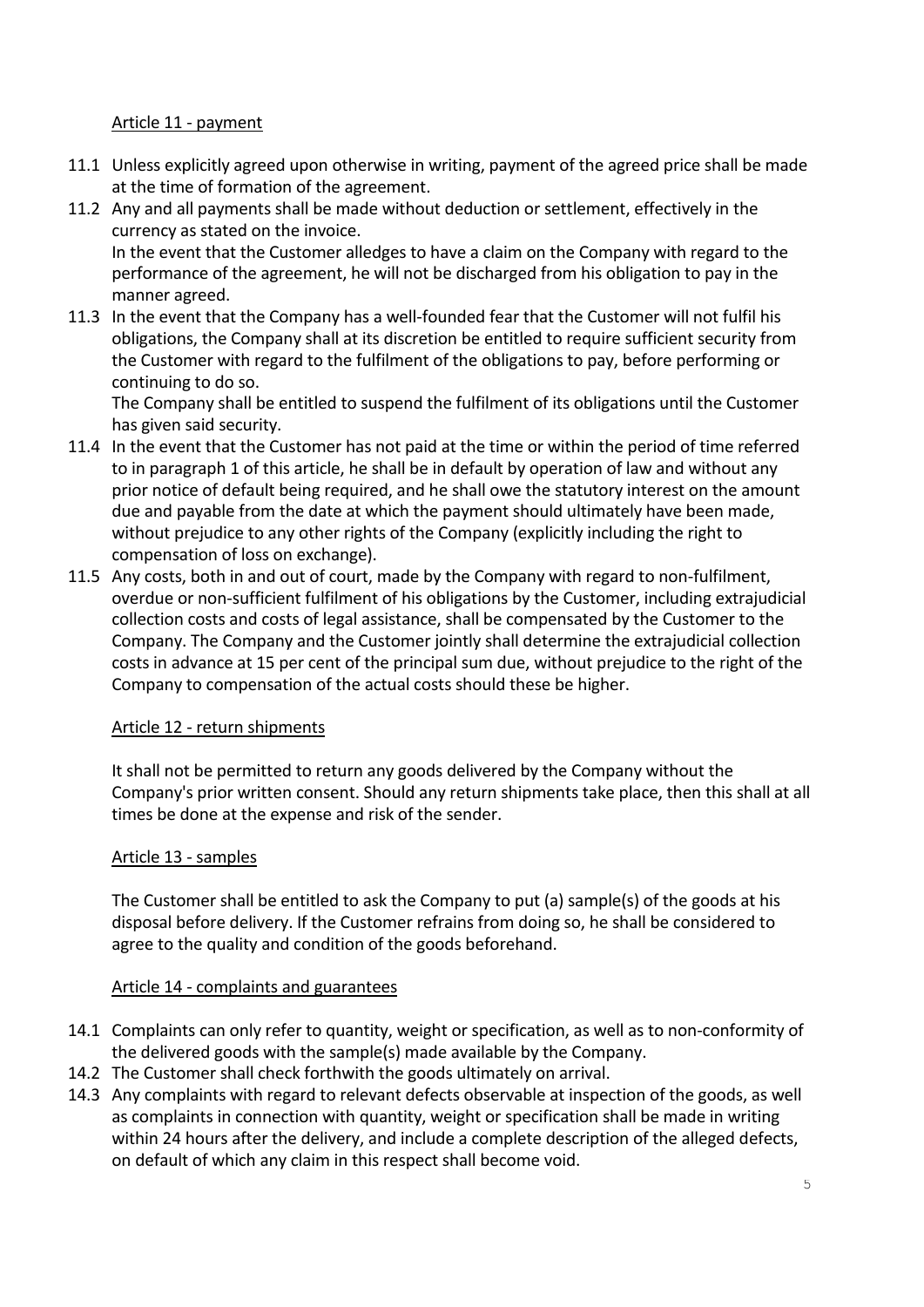- 14.4 Any complaints with regard to other relevant defects shall be made in writing within 24 hours after their disclosure, and include a complete description of the alleged defects, however ultimately within three (3) months after the delivery, on default of which any claim in this respect shall become void.
- 14.5 Any claim of the Customer with regard to delivered goods shall also become void in the event that:
	- a. the agreement refers to the delivery of used or damaged goods;
	- b. the goods have been processed or the goods are otherwise not (or no longer) identifiable as originating from the Company;
	- c. the defects are (also) caused by normal wear and tear, inexpert and/or incorrect treatment, use and/or storage or maintenance of the goods;
	- d. the Customer has not forthwith given the Company the opportunity to investigate the complaints and to fulfil its obligations;
	- e. the Customer has not, not in time or not sufficiently, fulfilled any obligation resting with him.
- 14.6 In connection with any parts and/or goods obtained from third parties which have not been treated by the Company, the Customer can only assert his claims against the Company insofar as the Company, in its turn, can assert any claims against its supplier. Should this be the case, the Company shall at any rate be discharged with respect to the Customer by transferring its rights with respect to its supplier to the Customer.
- 14.7 The Customer is not entitled to assert any rights against the Company in the event that he can also directly assert the rights with regard to the defects concerned against the manufacturer.
- 14.8 Without prejudice to the provisions in the previous paragraphs of this article, in the event of timely and justifiable complaints, the Company shall only be obliged - at its option - to either repair the goods, proceed to redelivery or to credit the Customer for the defective goods. These General Terms and Conditions shall apply unimpaired to redelivery.

# Article 15 - liability

- 15.1 The Company's liability under the agreement shall be limited to fulfilment of the obligations described in the agreement, in particular the obligations described in the previous article.
- 15.2 The Company's liability shall never cover business damage or any other indirect damage.
- 15.3 With the exception of gross negligence or intent, the Company shall never be liable for direct or indirect damage, including business damage, resulting from the infringement of any intellectual or industrial property rights, licences or any other rights of third parties.
- 15.4 Should the Company be held liable by any third party/parties for any damage for which the Company is not liable pursuant to these General Terms and Conditions or otherwise, then the Customer shall be obliged to hold harmless and indemnify the Company against such damage and liability and to compensate it for any possibly ensuing costs, damage and interest.
- 15.5 The limitations and exclusions of liability, as well as indemnity stipulated for the Company itself in the above paragraphs are also stipulated for and on behalf of its employees, any other person employed by it within the framework of the agreement, as well as for the persons from whom the Company obtains delivered goods and/or parts.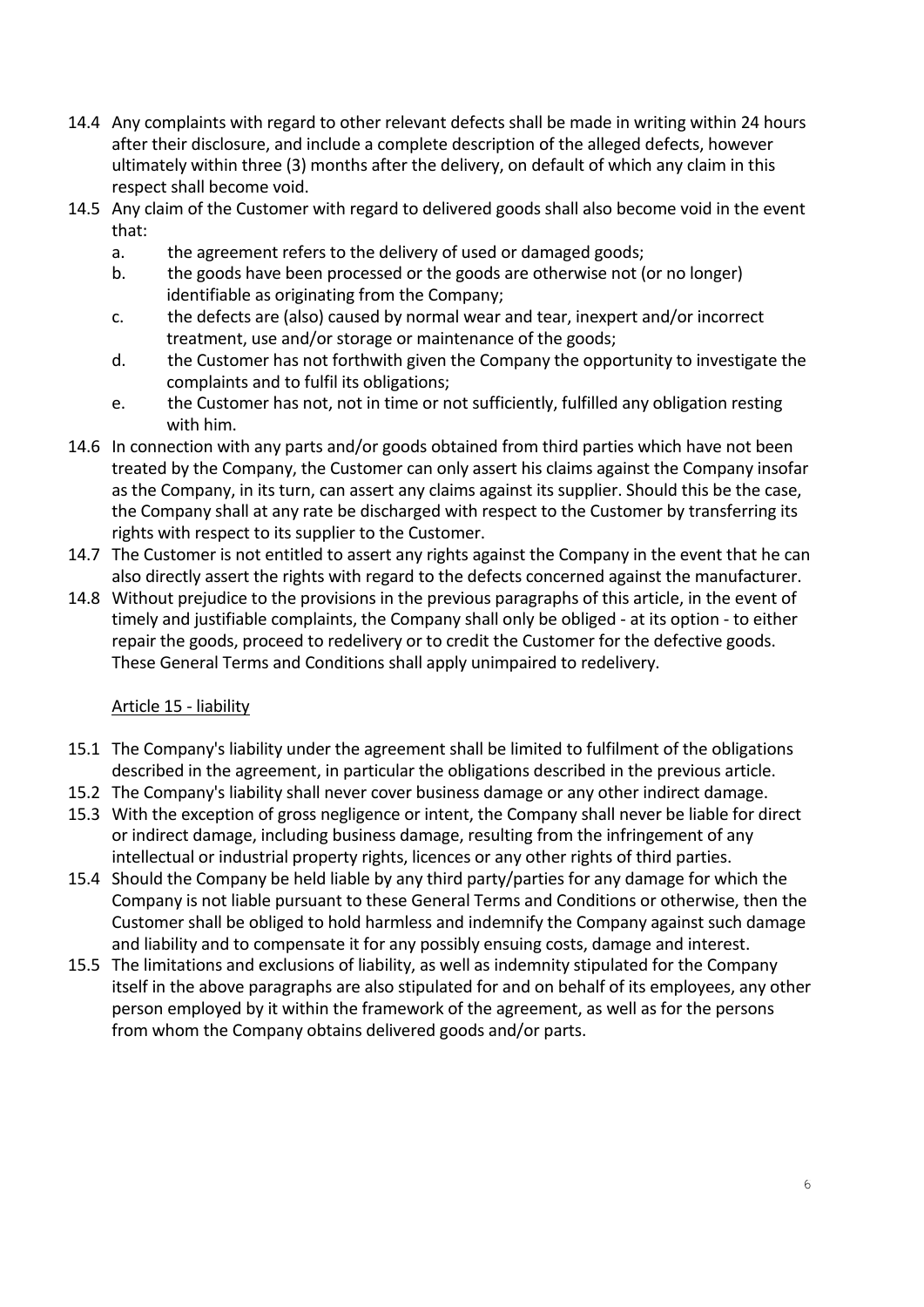#### Article 16 - force majeure

- 16.1 The term force majeure in these terms and conditions shall mean any circumstance beyond the Company's control, whether or not foreseeable at the time of conclusion of the agreement, which permanently or temporarily prevents fulfilment of the contract, and, insofar as these are not yet included, war, danger of war, civil war, revolt, strike, employees' lock-out, freight problems, fire, weather conditions preventing work and other interruptions of the Company's operations or of the operations of the Company's suppliers, as well as default of the Company's suppliers.
- 16.2 In the event of impediment to the performance of the agreement as a result of force majeure, the Company shall have the right without any judicial intervention, either to suspend the execution of the agreement for a maximum of three (3) months or to wholly or partially dissolve the execution of the agreement, without the Company being obliged to pay any compensation.

# Article 17 - (threatening) failure

In the cases provided for by the Law, as well as in the event that the Customer does not, not in time or not sufficiently, fulfil one or more obligations arising for him from the agreement, including the provisions in these General Terms and Conditions, or in the event that there is serious doubt as to the Customer being able to fulfil his contractual obligations towards the Company, as well as in the event of bankruptcy, suspension of payments, complete or partial stoppage of work, liquidation, transfer or encumbrance of the Customer's business, including the transfer or pledging of an important part of his accounts receivable and furthermore in the event that any goods of the Customer are attached before judgement or in execution, the Company shall have the right, without notice of default or judicial intervention, either to suspend the execution of the agreement for a maximum of three (3) months, or to partially or wholly dissolve the agreement, such without being liable to any compensation or guarantee, and without prejudice to any of its other rights.

#### Article 18 - suspension + dissolution - consequences

- 18.1 In the event of the Company's suspension of its obligations, it shall be authorised and obliged at the end of the suspension period - to opt for execution or complete or partial dissolution of the agreement.
- 18.2 In the event of suspension or partial dissolution by virtue of the provision of the previous article, the agreed price shall be forthwith due and payable, after deduction of any costs not incurred by the Company as a result of the suspension or the partial dissolution. In the event of partial dissolution the Customer shall furthermore be obliged, after the payment of the amount due pursuant to the previous sentence, to take possession of the goods covered by that payment, failing which the Company shall have the right to have these goods stored at the risk and expense of the Customer, or to have them sold at his expense.
- 18.3 In the event that the Customer returns the goods received by him from the Company after dissolution of the agreement, said returning of the goods shall at all times be at the risk and expense of the Customer, until said goods have been taken possession of by the Company.